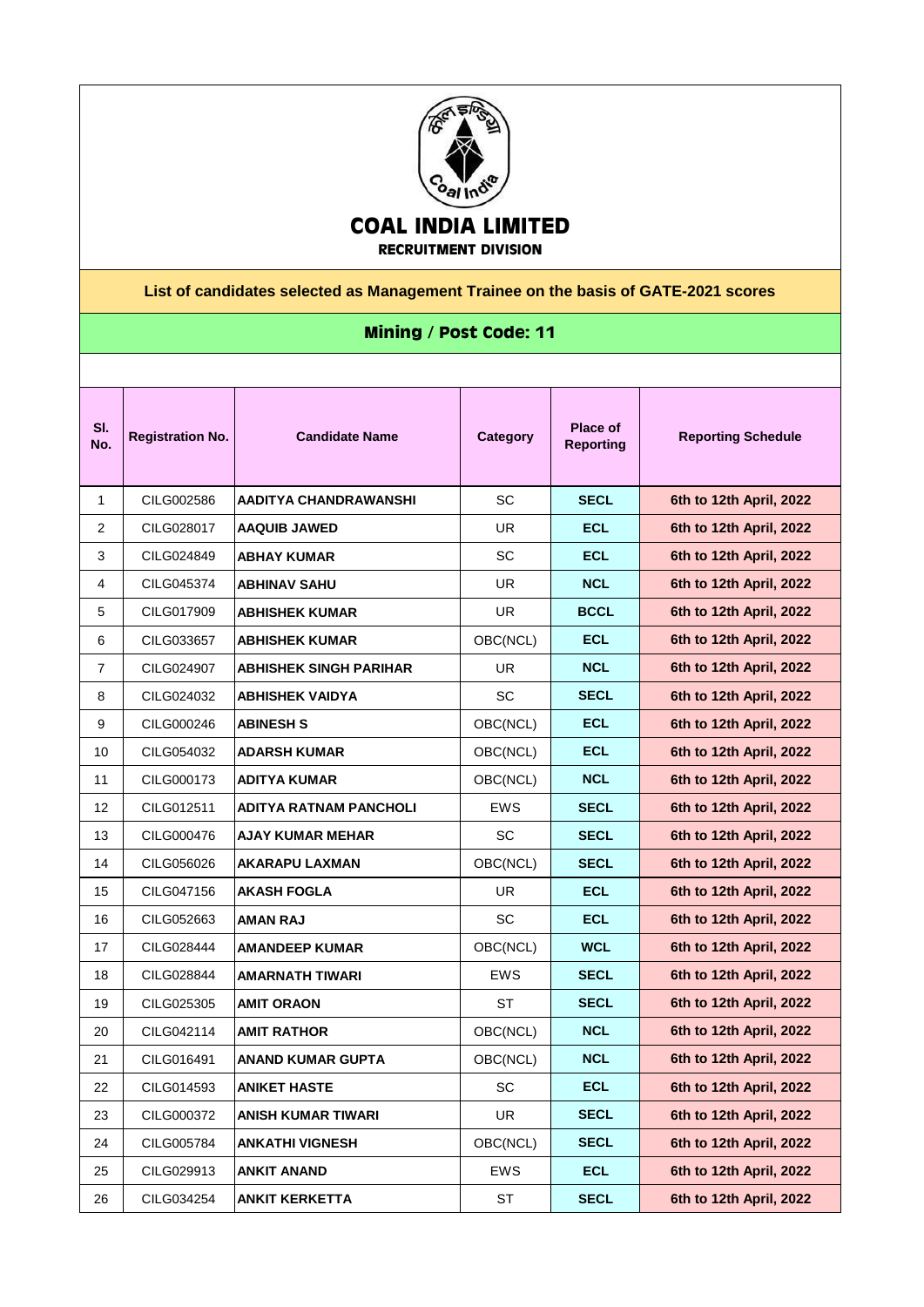| SI.<br>No. | <b>Registration No.</b> | <b>Candidate Name</b>                        | Category   | Place of<br><b>Reporting</b> | <b>Reporting Schedule</b> |
|------------|-------------------------|----------------------------------------------|------------|------------------------------|---------------------------|
| 27         | CILG018728              | <b>ANKIT KUMAR BUNKAR</b>                    | <b>SC</b>  | <b>SECL</b>                  | 6th to 12th April, 2022   |
| 28         | CILG023255              | ANKIT SRIVASTAVA                             | EWS        | <b>SECL</b>                  | 6th to 12th April, 2022   |
| 29         | CILG012863              | ANKUR TIWARI                                 | <b>UR</b>  | <b>NCL</b>                   | 6th to 12th April, 2022   |
| 30         | CILG012925              | ANSHU KUMAR                                  | OBC(NCL)   | <b>ECL</b>                   | 6th to 12th April, 2022   |
| 31         | CILG049855              | ANSHUL GUPTA                                 | OBC(NCL)   | <b>ECL</b>                   | 6th to 12th April, 2022   |
| 32         | CILG002818              | ANURAG SARTHI                                | OBC(NCL)   | <b>ECL</b>                   | 6th to 12th April, 2022   |
| 33         | CILG024931              | ANURAG SINGH CHAUHAN                         | <b>EWS</b> | <b>ECL</b>                   | 6th to 12th April, 2022   |
| 34         | CILG000152              | ARAVA ARUN KUMAR REDDY                       | UR.        | <b>ECL</b>                   | 6th to 12th April, 2022   |
| 35         | CILG008931              | ARPAN HALDER                                 | SC.        | <b>ECL</b>                   | 6th to 12th April, 2022   |
| 36         | CILG040219              | ARRA KUMAR                                   | OBC(NCL)   | <b>ECL</b>                   | 6th to 12th April, 2022   |
| 37         | CILG036533              | ARRVIND G                                    | OBC(NCL)   | <b>ECL</b>                   | 6th to 12th April, 2022   |
| 38         | CILG000123              | ARUNAVA MONDAL                               | UR.        | <b>ECL</b>                   | 6th to 12th April, 2022   |
| 39         | CILG000653              | ARVIND TUTTI                                 | ST         | <b>ECL</b>                   | 6th to 12th April, 2022   |
| 40         | CILG015031              | ASHISH KUMAR SINGH                           | SC         | <b>ECL</b>                   | 6th to 12th April, 2022   |
| 41         | CILG001540              | ASHISH KUMAR TIWARI                          | EWS        | <b>SECL</b>                  | 6th to 12th April, 2022   |
| 42         | CILG000238              | ASHOK KUMAR                                  | UR.        | <b>ECL</b>                   | 6th to 12th April, 2022   |
| 43         | CILG031897              | ASHOK KUMAR BANOTH                           | ST         | <b>ECL</b>                   | 6th to 12th April, 2022   |
| 44         | CILG035991              | ASHUTOSH KUMAR                               | OBC(NCL)   | <b>BCCL</b>                  | 6th to 12th April, 2022   |
| 45         | CILG039988              | ASHUTOSH KUMAR BHARATI                       | SC.        | <b>SECL</b>                  | 6th to 12th April, 2022   |
| 46         | CILG050059              | ASHUTOSH RAY                                 | EWS        | <b>MCL</b>                   | 6th to 12th April, 2022   |
| 47         | CILG028410              | ASHUTOSH YADAV                               | OBC(NCL)   | <b>SECL</b>                  | 6th to 12th April, 2022   |
| 48         | CILG031177              | <b>ASHWINI KUMAR</b>                         | OBC(NCL)   | <b>ECL</b>                   | 6th to 12th April, 2022   |
| 49         | CILG027451              | AVINASH KUMAR                                | UR.        | <b>MCL</b>                   | 6th to 12th April, 2022   |
| 50         | CILG061239              | AVINASH KUMAR                                | OBC(NCL)   | <b>WCL</b>                   | 6th to 12th April, 2022   |
| 51         | CILG009661              | <b>AYUSH PANDEY</b>                          | UR.        | <b>ECL</b>                   | 6th to 12th April, 2022   |
| 52         | CILG040089              | <b>BANDARI KRANTHI KUMAR</b>                 | OBC(NCL)   | <b>WCL</b>                   | 6th to 12th April, 2022   |
| 53         | CILG033356              | <b>BANOTHU RAMESH</b>                        | ST         | <b>ECL</b>                   | 6th to 12th April, 2022   |
| 54         | CILG003892              | <b>BHAGAT MAYUR ARUN</b>                     | SC         | <b>WCL</b>                   | 6th to 12th April, 2022   |
| 55         | CILG052773              | <b>BHOGNATH NAYAK</b>                        | OBC(NCL)   | <b>SECL</b>                  | 6th to 12th April, 2022   |
| 56         | CILG031416              | <b>BHUKYA NAVEEN KUMAR</b>                   | <b>ST</b>  | <b>ECL</b>                   | 6th to 12th April, 2022   |
| 57         | CILG000101              | <b>BIPLAB GHOSH</b>                          | <b>UR</b>  | <b>ECL</b>                   | 6th to 12th April, 2022   |
| 58         | CILG028301              | <b>BISWAJIT PRADHAN</b>                      | UR.        | <b>MCL</b>                   | 6th to 12th April, 2022   |
| 59         | CILG030275              | <b>BOGGADI SUDHEER KUMAR</b><br><b>REDDY</b> | UR         | <b>WCL</b>                   | 6th to 12th April, 2022   |
| 60         | CILG000256              | <b>CHANDAN KUMAR</b>                         | SC         | <b>ECL</b>                   | 6th to 12th April, 2022   |
| 61         | CILG032883              | <b>CHANDRA SHEKHAR KUMAR</b>                 | OBC(NCL)   | <b>SECL</b>                  | 6th to 12th April, 2022   |
| 62         | CILG000143              | CHANDRAKANT                                  | OBC(NCL)   | <b>ECL</b>                   | 6th to 12th April, 2022   |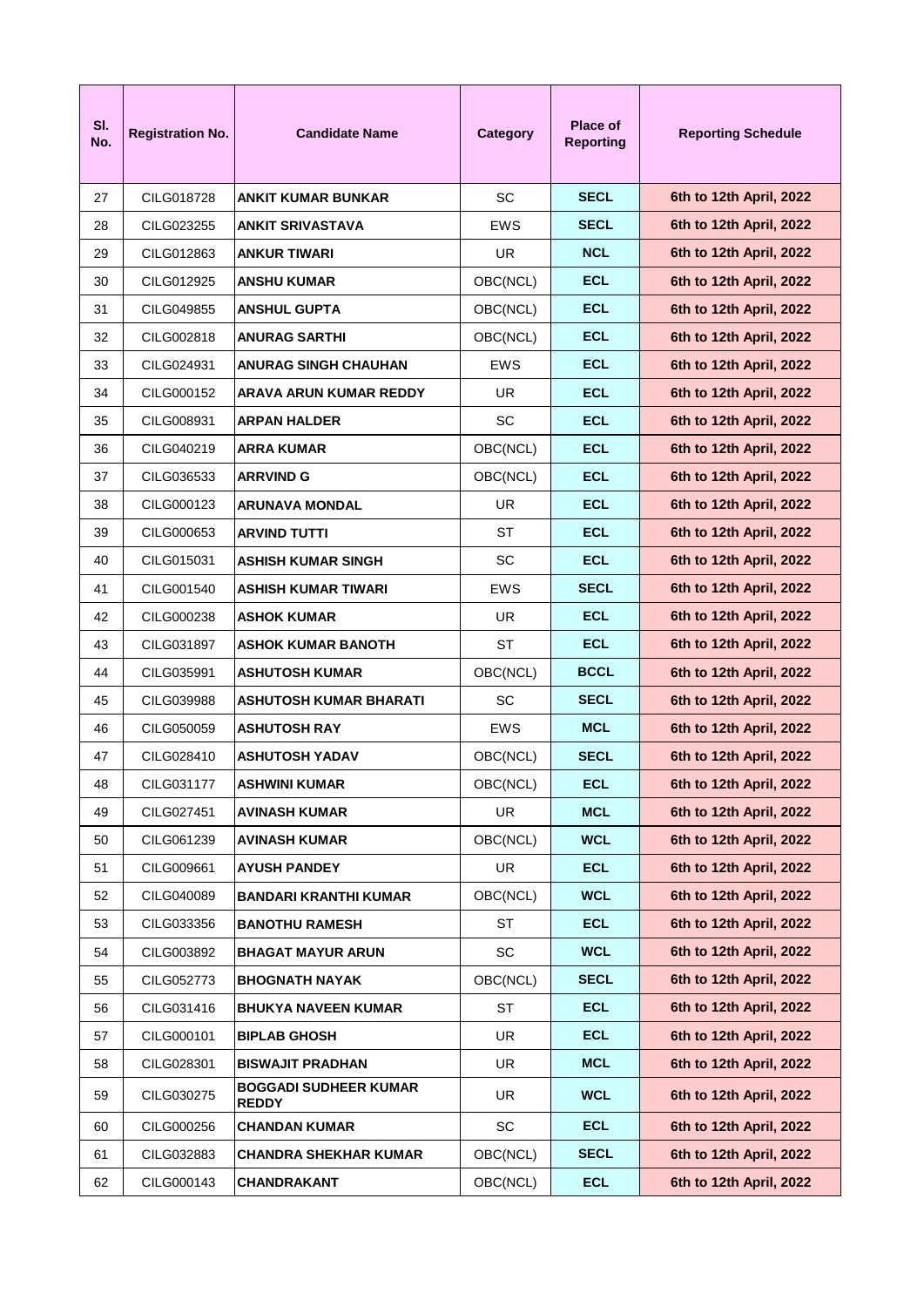| SI.<br>No. | <b>Registration No.</b> | <b>Candidate Name</b>         | Category   | <b>Place of</b><br><b>Reporting</b> | <b>Reporting Schedule</b> |
|------------|-------------------------|-------------------------------|------------|-------------------------------------|---------------------------|
| 63         | CILG052217              | <b>CHETAN AJMERA</b>          | OBC(NCL)   | <b>NCL</b>                          | 6th to 12th April, 2022   |
| 64         | CILG013116              | CHEVULA PAVAN                 | OBC(NCL)   | <b>SECL</b>                         | 6th to 12th April, 2022   |
| 65         | CILG009912              | CHUNENDRA SINGH TANDON        | <b>SC</b>  | <b>ECL</b>                          | 6th to 12th April, 2022   |
| 66         | CILG005163              | <b>DEBASHISH BEHERA</b>       | OBC(NCL)   | <b>MCL</b>                          | 6th to 12th April, 2022   |
| 67         | CILG016770              | DIWAKAR KUMAR GUPTA           | OBC(NCL)   | <b>ECL</b>                          | 6th to 12th April, 2022   |
| 68         | CILG000080              | DORNALA SURYAPRAKASH          | SC         | <b>SECL</b>                         | 6th to 12th April, 2022   |
| 69         | CILG003669              | EDIGA AJAY GOUD               | OBC(NCL)   | <b>ECL</b>                          | 6th to 12th April, 2022   |
| 70         | CILG022327              | <b>GAJE DEEPAK</b>            | OBC(NCL)   | <b>WCL</b>                          | 6th to 12th April, 2022   |
| 71         | CILG040695              | GAJENDRA GURJAR               | OBC(NCL)   | <b>ECL</b>                          | 6th to 12th April, 2022   |
| 72         | CILG052348              | <b>GAJKUMAR JAIN</b>          | EWS        | <b>WCL</b>                          | 6th to 12th April, 2022   |
| 73         | CILG027304              | GANDRA HARIKRISHNA            | EWS        | <b>WCL</b>                          | 6th to 12th April, 2022   |
| 74         | CILG036649              | GOPINENI PRAVEEN KUMAR        | OBC(NCL)   | <b>MCL</b>                          | 6th to 12th April, 2022   |
| 75         | CILG000037              | <b>GURUM RAHANGDALE</b>       | OBC(NCL)   | <b>NCL</b>                          | 6th to 12th April, 2022   |
| 76         | CILG007297              | HAMID RAZA                    | OBC(NCL)   | <b>BCCL</b>                         | 6th to 12th April, 2022   |
| 77         | CILG018406              | <b>HARDIK DUNGARWAL</b>       | UR.        | <b>NCL</b>                          | 6th to 12th April, 2022   |
| 78         | CILG042484              | HARISH KUMAR MACHRA           | OBC(NCL)   | <b>NCL</b>                          | 6th to 12th April, 2022   |
| 79         | CILG027428              | HARIVARSHA KOTIAN             | OBC(NCL)   | <b>ECL</b>                          | 6th to 12th April, 2022   |
| 80         | CILG022551              | <b>HARSH AGARWAL</b>          | EWS        | <b>NCL</b>                          | 6th to 12th April, 2022   |
| 81         | CILG056425              | <b>HARSHAL VERMA</b>          | OBC(NCL)   | <b>WCL</b>                          | 6th to 12th April, 2022   |
| 82         | CILG032345              | <b>HARSHIT MISHRA</b>         | UR         | <b>NCL</b>                          | 6th to 12th April, 2022   |
| 83         | CILG032157              | HARSHVARDHAN SINGH            | EWS        | <b>SECL</b>                         | 6th to 12th April, 2022   |
| 84         | CILG047148              | <b>HEMANT KUMAR</b>           | <b>ST</b>  | <b>ECL</b>                          | 6th to 12th April, 2022   |
| 85         | CILG000789              | HIMANSHU PANDEY               | <b>EWS</b> | <b>SECL</b>                         | 6th to 12th April, 2022   |
| 86         | CILG012788              | HIMANSHU PIPARSANIA           | UR         | <b>SECL</b>                         | 6th to 12th April, 2022   |
| 87         | CILG041895              | <b>HIMANSHU SHEKHAR</b>       | UR         | <b>NCL</b>                          | 6th to 12th April, 2022   |
| 88         | CILG000732              | <b>HRITISH KUMAR MALLICK</b>  | <b>ST</b>  | <b>ECL</b>                          | 6th to 12th April, 2022   |
| 89         | CILG000439              | <b>INDRAJEET KUMAR</b>        | <b>UR</b>  | <b>BCCL</b>                         | 6th to 12th April, 2022   |
| 90         | CILG043731              | <b>INDRESH KUMAR KUSHWAHA</b> | OBC(NCL)   | <b>SECL</b>                         | 6th to 12th April, 2022   |
| 91         | CILG041270              | <b>INDURI SHIVA KUMAR</b>     | OBC(NCL)   | <b>WCL</b>                          | 6th to 12th April, 2022   |
| 92         | CILG019817              | INGLE RISHIKESH ANANDRAO      | OBC(NCL)   | <b>SECL</b>                         | 6th to 12th April, 2022   |
| 93         | CILG005102              | <b>INUMULA SAINIVED</b>       | OBC(NCL)   | <b>SECL</b>                         | 6th to 12th April, 2022   |
| 94         | CILG030612              | <b>JAGABANDHU NAYAK</b>       | ST         | <b>SECL</b>                         | 6th to 12th April, 2022   |
| 95         | CILG002069              | <b>JAGIRI JAYANTH</b>         | OBC(NCL)   | <b>SECL</b>                         | 6th to 12th April, 2022   |
| 96         | CILG052568              | <b>JAIKISHAN SUTHAR</b>       | OBC(NCL)   | <b>NCL</b>                          | 6th to 12th April, 2022   |
| 97         | CILG057579              | JAIPRAKASH                    | OBC(NCL)   | <b>NCL</b>                          | 6th to 12th April, 2022   |
| 98         | CILG006334              | <b>JIGAR</b>                  | EWS        | <b>ECL</b>                          | 6th to 12th April, 2022   |
| 99         | CILG034370              | <b>KAMRAN KHAN</b>            | OBC(NCL)   | <b>NCL</b>                          | 6th to 12th April, 2022   |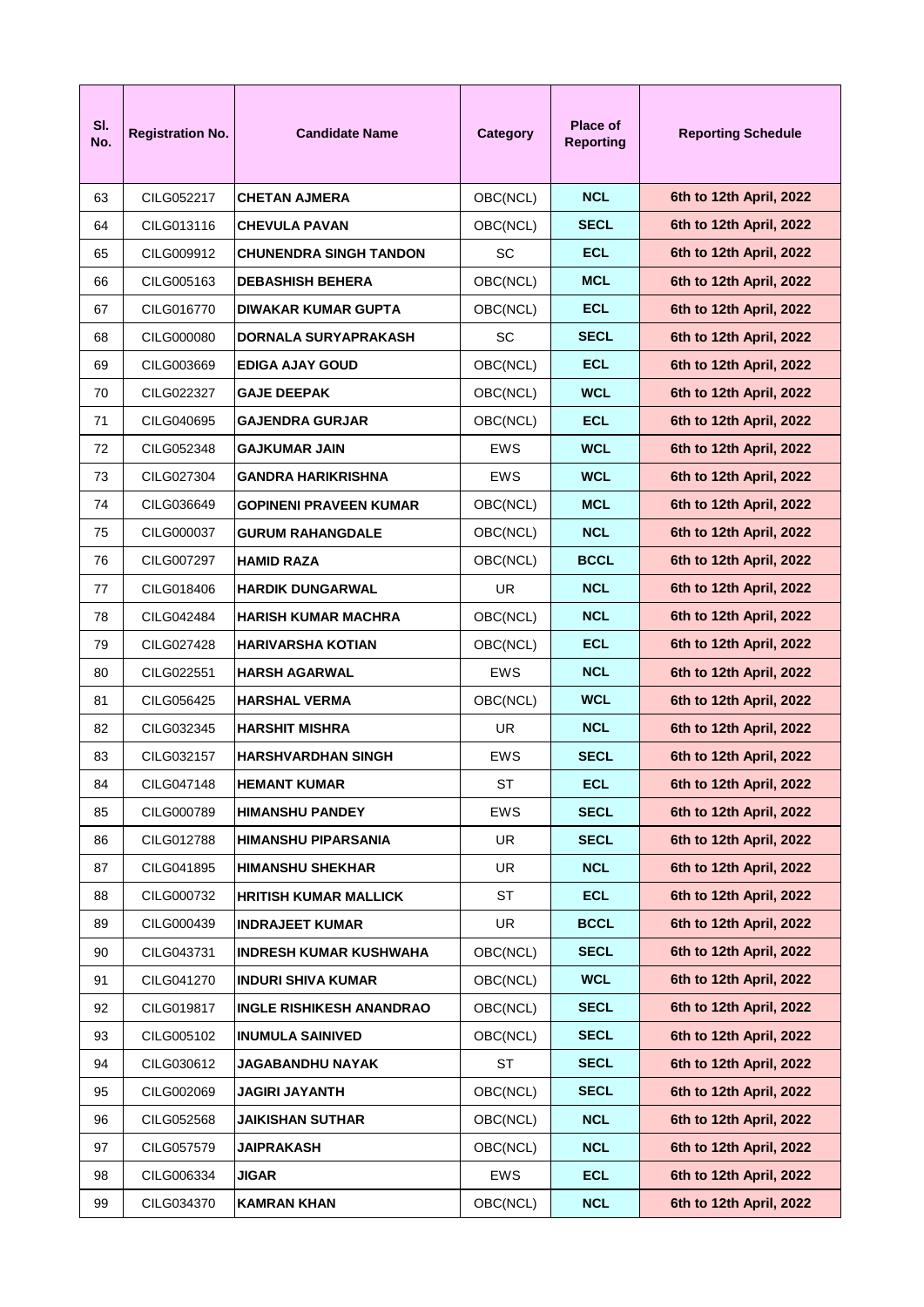| SI.<br>No. | <b>Registration No.</b> | <b>Candidate Name</b>            | Category   | Place of<br><b>Reporting</b> | <b>Reporting Schedule</b> |
|------------|-------------------------|----------------------------------|------------|------------------------------|---------------------------|
| 100        | CILG056550              | <b>KONANKI KRUPA SAI</b>         | UR.        | <b>NCL</b>                   | 6th to 12th April, 2022   |
| 101        | CILG038389              | KOUTAM SATHYANARAYANA            | OBC(NCL)   | <b>WCL</b>                   | 6th to 12th April, 2022   |
| 102        | CILG047558              | <b>KRISHNA KUMAR</b>             | SC         | <b>ECL</b>                   | 6th to 12th April, 2022   |
| 103        | CILG037187              | KUMAR RABI SHANKAR               | SC         | <b>ECL</b>                   | 6th to 12th April, 2022   |
| 104        | CILG040882              | <b>KUNA ARAVIND</b>              | OBC(NCL)   | <b>SECL</b>                  | 6th to 12th April, 2022   |
| 105        | CILG029123              | MADAN MOHAN KUSHWAHA             | OBC(NCL)   | <b>ECL</b>                   | 6th to 12th April, 2022   |
| 106        | CILG029767              | <b>MALLA UMESH KUMAR</b>         | OBC(NCL)   | <b>ECL</b>                   | 6th to 12th April, 2022   |
| 107        | CILG037395              | <b>MANASH DAS</b>                | SC         | <b>ECL</b>                   | 6th to 12th April, 2022   |
| 108        | CILG026303              | <b>MANCHIKATLA VAMSHIKRISHNA</b> | OBC(NCL)   | <b>SECL</b>                  | 6th to 12th April, 2022   |
| 109        | CILG000055              | <b>MANDLIK PRAJWAL SHABAJI</b>   | <b>SC</b>  | <b>WCL</b>                   | 6th to 12th April, 2022   |
| 110        | CILG020717              | <b>MANISH BHAGAT</b>             | SТ         | <b>ECL</b>                   | 6th to 12th April, 2022   |
| 111        | CILG000449              | <b>MANISH BHARTI</b>             | <b>SC</b>  | <b>SECL</b>                  | 6th to 12th April, 2022   |
| 112        | CILG022593              | <b>MANISH GUPTA</b>              | OBC(NCL)   | <b>NCL</b>                   | 6th to 12th April, 2022   |
| 113        | CILG034651              | <b>MANOJ KUMAR MEENA</b>         | SТ         | <b>ECL</b>                   | 6th to 12th April, 2022   |
| 114        | CILG034787              | <b>MD SADDAM HUSSAIN</b>         | OBC(NCL)   | <b>BCCL</b>                  | 6th to 12th April, 2022   |
| 115        | CILG049116              | <b>MITTU SINGH</b>               | EWS        | <b>SECL</b>                  | 6th to 12th April, 2022   |
| 116        | CILG004954              | <b>MOHAMMED SAYEED A P</b>       | OBC(NCL)   | <b>SECL</b>                  | 6th to 12th April, 2022   |
| 117        | CILG037094              | <b>MOHAN SHREE OM RAJAK</b>      | <b>SC</b>  | <b>ECL</b>                   | 6th to 12th April, 2022   |
| 118        | CILG050373              | <b>MOHIT GOEL</b>                | EWS        | <b>MCL</b>                   | 6th to 12th April, 2022   |
| 119        | CILG036433              | <b>MOHIT KUMAR</b>               | <b>SC</b>  | <b>ECL</b>                   | 6th to 12th April, 2022   |
| 120        | CILG040933              | <b>MRITYUNJAY KUMAR SINHA</b>    | UR         | <b>BCCL</b>                  | 6th to 12th April, 2022   |
| 121        | CILG000624              | <b>MUDIT JAIN</b>                | <b>EWS</b> | <b>NCL</b>                   | 6th to 12th April, 2022   |
| 122        | CILG033247              | <b>MUKESH KUMAR BAIS</b>         | SC         | <b>ECL</b>                   | 6th to 12th April, 2022   |
| 123        | CILG023666              | <b>MUKESH VERMA</b>              | SC         | <b>ECL</b>                   | 6th to 12th April, 2022   |
| 124        | CILG016779              | <b>NAGAM RAMSAI</b>              | OBC(NCL)   | <b>WCL</b>                   | 6th to 12th April, 2022   |
| 125        | CILG043017              | <b>NAKATA RAM</b>                | OBC(NCL)   | <b>SECL</b>                  | 6th to 12th April, 2022   |
| 126        | CILG003130              | <b>NALLA VENKATESH</b>           | EWS        | <b>SECL</b>                  | 6th to 12th April, 2022   |
| 127        | CILG048358              | NARENDRA LAMBA                   | EWS        | <b>WCL</b>                   | 6th to 12th April, 2022   |
| 128        | CILG032431              | <b>NARESH CHAUDHARY</b>          | OBC(NCL)   | <b>NCL</b>                   | 6th to 12th April, 2022   |
| 129        | CILG026613              | <b>NEELESH AWADHIYA</b>          | OBC(NCL)   | <b>SECL</b>                  | 6th to 12th April, 2022   |
| 130        | CILG002815              | <b>NIKHIL KUMAR SINGH</b>        | EWS        | <b>SECL</b>                  | 6th to 12th April, 2022   |
| 131        | CILG044862              | <b>NIRAJ KUMAR</b>               | OBC(NCL)   | <b>ECL</b>                   | 6th to 12th April, 2022   |
| 132        | CILG030203              | <b>NITESH PARIHAR</b>            | OBC(NCL)   | <b>NCL</b>                   | 6th to 12th April, 2022   |
| 133        | CILG015470              | <b>NITIN MARMAT</b>              | <b>ST</b>  | <b>ECL</b>                   | 6th to 12th April, 2022   |
| 134        | CILG028124              | PANKAJ KUMAR                     | OBC(NCL)   | <b>NCL</b>                   | 6th to 12th April, 2022   |
| 135        | CILG023930              | <b>PANKAJ KUMAR</b>              | OBC(NCL)   | <b>NCL</b>                   | 6th to 12th April, 2022   |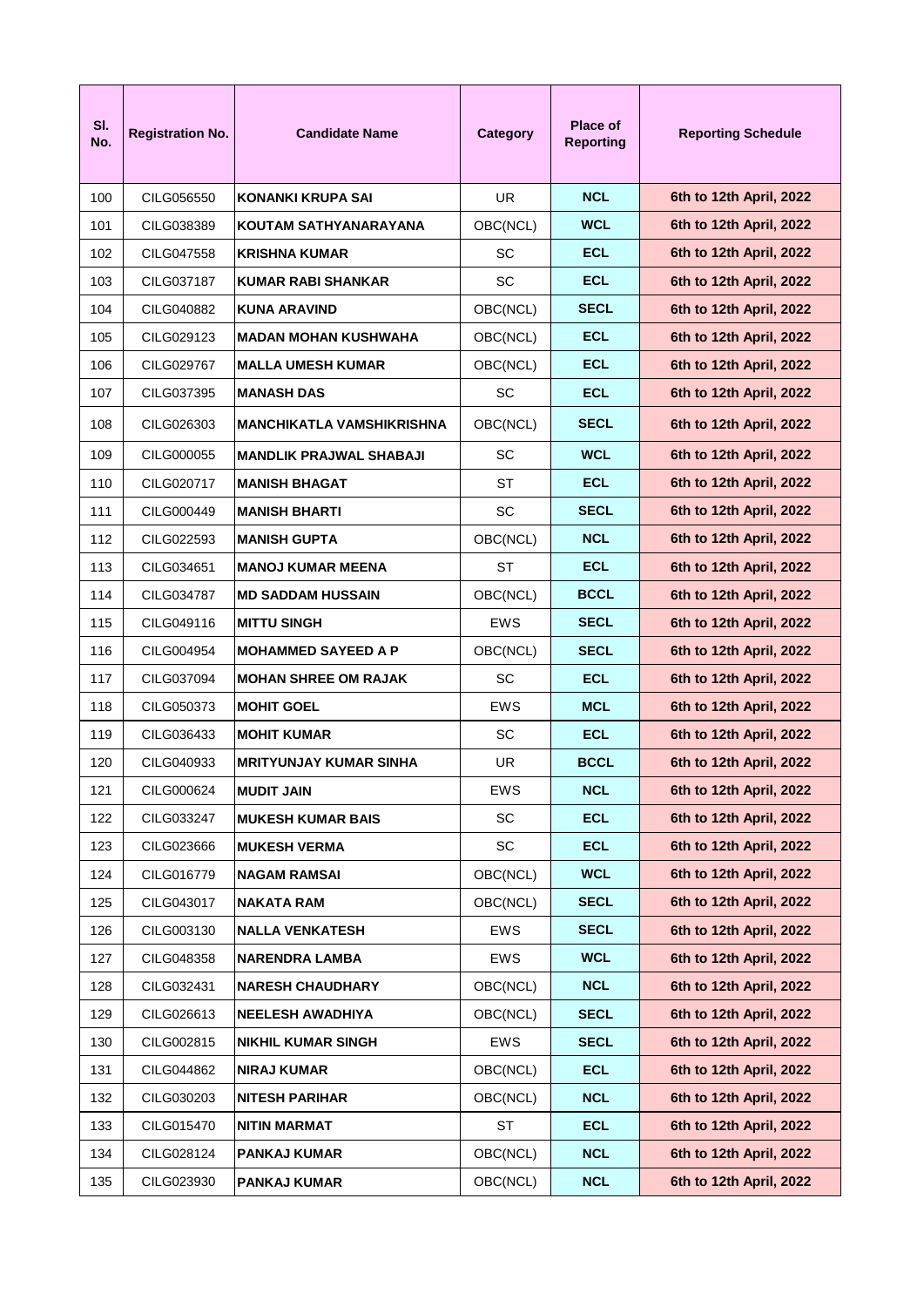| SI.<br>No. | <b>Registration No.</b> | <b>Candidate Name</b>       | Category   | <b>Place of</b><br><b>Reporting</b> | <b>Reporting Schedule</b> |
|------------|-------------------------|-----------------------------|------------|-------------------------------------|---------------------------|
| 136        | CILG037551              | <b>PANKAJ KUMAR</b>         | <b>SC</b>  | <b>ECL</b>                          | 6th to 12th April, 2022   |
| 137        | CILG000472              | PANKAJ KUMAR DAS            | SC         | <b>ECL</b>                          | 6th to 12th April, 2022   |
| 138        | CILG012868              | PANKAJ P N JARHA            | <b>SC</b>  | <b>SECL</b>                         | 6th to 12th April, 2022   |
| 139        | CILG039344              | <b>PARTH SINGH</b>          | OBC(NCL)   | <b>SECL</b>                         | 6th to 12th April, 2022   |
| 140        | CILG026381              | <b>PARTH VERMA</b>          | OBC(NCL)   | <b>SECL</b>                         | 6th to 12th April, 2022   |
| 141        | CILG043773              | PAWAN KUMAR MANDAL          | OBC(NCL)   | ECL.                                | 6th to 12th April, 2022   |
| 142        | CILG000736              | PAWAN KUMAR PRADHAN         | OBC(NCL)   | <b>SECL</b>                         | 6th to 12th April, 2022   |
| 143        | CILG033132              | <b>PEDDI PREMCHAND</b>      | OBC(NCL)   | <b>ECL</b>                          | 6th to 12th April, 2022   |
| 144        | CILG055876              | <b>PIYUSH RANJAN</b>        | OBC(NCL)   | <b>BCCL</b>                         | 6th to 12th April, 2022   |
| 145        | CILG029843              | POSHALA NIKHIL              | OBC(NCL)   | <b>MCL</b>                          | 6th to 12th April, 2022   |
| 146        | CILG047373              | PRABHAT RANJAN              | UR.        | <b>MCL</b>                          | 6th to 12th April, 2022   |
| 147        | CILG059047              | <b>PRABHU PRASAD ROUT</b>   | UR         | <b>MCL</b>                          | 6th to 12th April, 2022   |
| 148        | CILG013721              | <b>PRADEEP KEELKA</b>       | OBC(NCL)   | <b>MCL</b>                          | 6th to 12th April, 2022   |
| 149        | CILG038587              | <b>PRADEEP KHANGAR</b>      | <b>SC</b>  | <b>SECL</b>                         | 6th to 12th April, 2022   |
| 150        | CILG000640              | <b>PRAKASH CHAND JAT</b>    | OBC(NCL)   | <b>NCL</b>                          | 6th to 12th April, 2022   |
| 151        | CILG000935              | PRAMANSHU SHARMA            | UR         | <b>NCL</b>                          | 6th to 12th April, 2022   |
| 152        | CILG000048              | <b>PRASHANT DEV RATREY</b>  | <b>SC</b>  | <b>SECL</b>                         | 6th to 12th April, 2022   |
| 153        | CILG012556              | <b>PRASHANT KUMAR</b>       | OBC(NCL)   | <b>NCL</b>                          | 6th to 12th April, 2022   |
| 154        | CILG033827              | <b>PRASHANT PATREY</b>      | <b>SC</b>  | ECL.                                | 6th to 12th April, 2022   |
| 155        | CILG011692              | <b>PRASHIK KAMBLE</b>       | SC         | <b>SECL</b>                         | 6th to 12th April, 2022   |
| 156        | CILG048624              | <b>PRATYAY AMAN</b>         | EWS        | <b>MCL</b>                          | 6th to 12th April, 2022   |
| 157        | CILG008120              | PREMANSHU KUMAR             | OBC(NCL)   | <b>ECL</b>                          | 6th to 12th April, 2022   |
| 158        | CILG006546              | <b>PRINCE ABHIJEET</b>      | <b>EWS</b> | <b>MCL</b>                          | 6th to 12th April, 2022   |
| 159        | CILG056460              | <b>RAHUL KUMAR OJHA</b>     | <b>EWS</b> | <b>NCL</b>                          | 6th to 12th April, 2022   |
| 160        | CILG000559              | <b>RAHUL RANJAN</b>         | <b>UR</b>  | <b>ECL</b>                          | 6th to 12th April, 2022   |
| 161        | CILG037366              | <b>RAJAN KUMAR</b>          | OBC(NCL)   | <b>SECL</b>                         | 6th to 12th April, 2022   |
| 162        | CILG049733              | <b>RAJEEV KUMAR</b>         | ST         | <b>ECL</b>                          | 6th to 12th April, 2022   |
| 163        | CILG039428              | <b>RAKESH KUMAR SAINI</b>   | OBC(NCL)   | <b>NCL</b>                          | 6th to 12th April, 2022   |
| 164        | CILG004767              | <b>RANJAN KUMAR SAHU</b>    | OBC(NCL)   | <b>MCL</b>                          | 6th to 12th April, 2022   |
| 165        | CILG038113              | <b>RANJEEV KUMAR BHARTI</b> | UR         | <b>NCL</b>                          | 6th to 12th April, 2022   |
| 166        | CILG033844              | <b>RANJIT KUMAR</b>         | OBC(NCL)   | <b>BCCL</b>                         | 6th to 12th April, 2022   |
| 167        | CILG043356              | <b>RANJIT PATEL</b>         | OBC(NCL)   | <b>NCL</b>                          | 6th to 12th April, 2022   |
| 168        | CILG058469              | <b>RAUNAK KESHRI</b>        | OBC(NCL)   | <b>NCL</b>                          | 6th to 12th April, 2022   |
| 169        | CILG029824              | <b>RAVINDRA KUMAR</b>       | SC         | <b>ECL</b>                          | 6th to 12th April, 2022   |
| 170        | CILG021795              | <b>RAVISHANKAR KUMAR</b>    | OBC(NCL)   | <b>BCCL</b>                         | 6th to 12th April, 2022   |
| 171        | CILG051085              | <b>REDDIBOINA VARDHAN</b>   | OBC(NCL)   | <b>SECL</b>                         | 6th to 12th April, 2022   |
| 172        | CILG044269              | <b>RINKU KUMAR</b>          | OBC(NCL)   | <b>NCL</b>                          | 6th to 12th April, 2022   |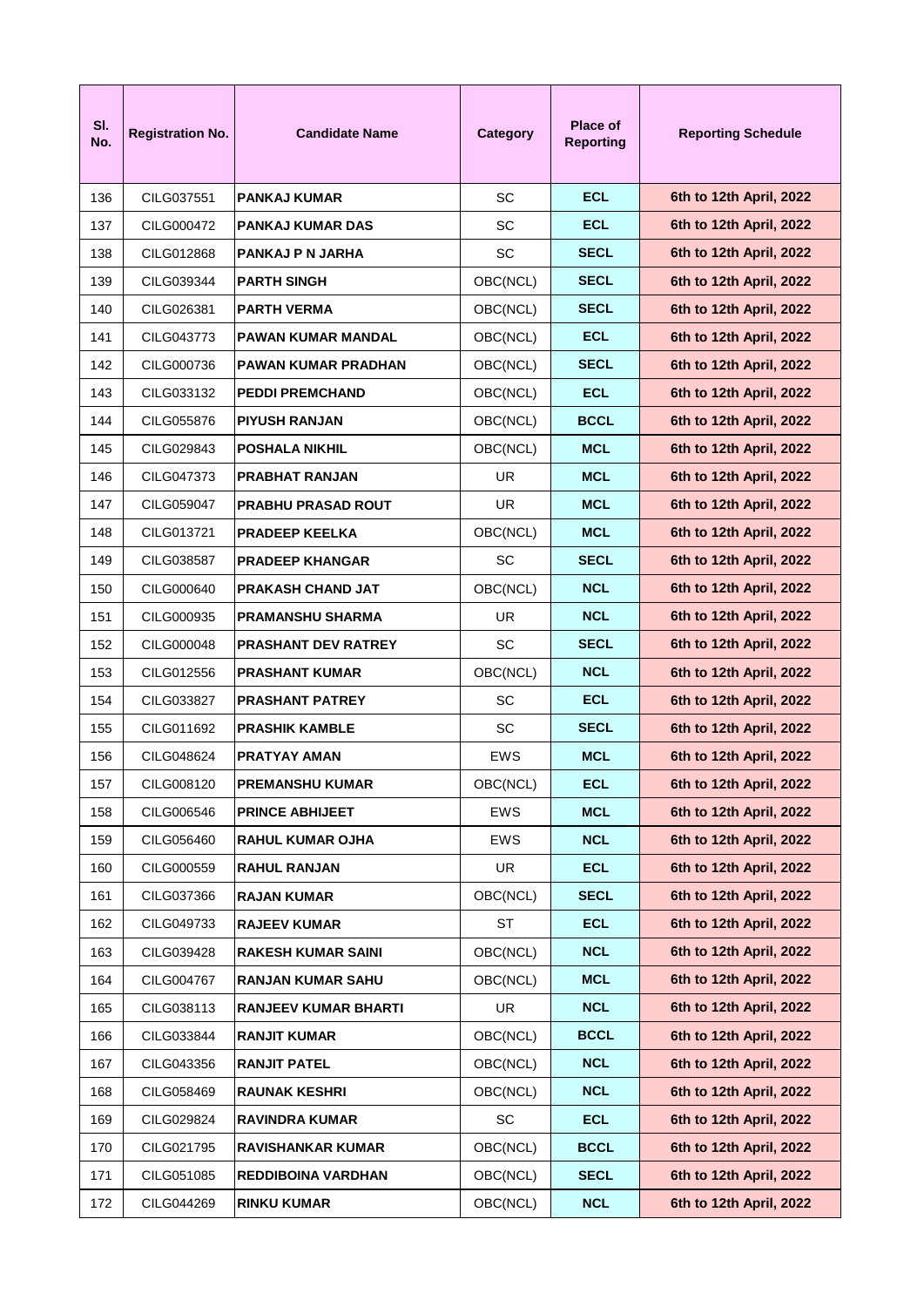| SI.<br>No. | <b>Registration No.</b> | <b>Candidate Name</b>      | Category   | <b>Place of</b><br><b>Reporting</b> | <b>Reporting Schedule</b> |
|------------|-------------------------|----------------------------|------------|-------------------------------------|---------------------------|
| 173        | CILG025289              | <b>RISHABH GUPTA</b>       | OBC(NCL)   | <b>ECL</b>                          | 6th to 12th April, 2022   |
| 174        | CILG008700              | <b>RISHI RAJ YADAV</b>     | OBC(NCL)   | <b>ECL</b>                          | 6th to 12th April, 2022   |
| 175        | CILG000899              | RISHITESH PRAJAPATI        | OBC(NCL)   | <b>MCL</b>                          | 6th to 12th April, 2022   |
| 176        | CILG042445              | <b>ROBIN KUMAR</b>         | OBC(NCL)   | <b>MCL</b>                          | 6th to 12th April, 2022   |
| 177        | CILG003980              | <b>ROHAN CHITALE</b>       | EWS        | <b>SECL</b>                         | 6th to 12th April, 2022   |
| 178        | CILG023582              | <b>ROHIT KUMAR SONKAR</b>  | <b>SC</b>  | <b>ECL</b>                          | 6th to 12th April, 2022   |
| 179        | CILG000096              | <b>ROHIT SINGH</b>         | OBC(NCL)   | <b>NCL</b>                          | 6th to 12th April, 2022   |
| 180        | CILG045279              | <b>ROMESH KUSHWAHA</b>     | OBC(NCL)   | <b>SECL</b>                         | 6th to 12th April, 2022   |
| 181        | CILG034864              | <b>ROUSHAN KUMAR</b>       | OBC(NCL)   | <b>BCCL</b>                         | 6th to 12th April, 2022   |
| 182        | CILG053885              | <b>RUKHAMAN RAM</b>        | OBC(NCL)   | <b>NCL</b>                          | 6th to 12th April, 2022   |
| 183        | CILG021878              | SACHIN KUMAR               | OBC(NCL)   | <b>NCL</b>                          | 6th to 12th April, 2022   |
| 184        | CILG000346              | SACHIN KUMAR               | UR         | ECL                                 | 6th to 12th April, 2022   |
| 185        | CILG047852              | SAMBIT PARHI               | UR         | <b>NCL</b>                          | 6th to 12th April, 2022   |
| 186        | CILG054045              | SAMEER SAWARN              | EWS        | <b>ECL</b>                          | 6th to 12th April, 2022   |
| 187        | CILG060797              | SAMIR KUMAR OJHA           | <b>EWS</b> | <b>ECL</b>                          | 6th to 12th April, 2022   |
| 188        | CILG022674              | SANDEEP KUMAR              | OBC(NCL)   | <b>NCL</b>                          | 6th to 12th April, 2022   |
| 189        | CILG042725              | SANDEEP KUMAR MAHTO        | OBC(NCL)   | <b>NCL</b>                          | 6th to 12th April, 2022   |
| 190        | CILG000487              | SANDEEP KUMAR PRAJAPATI    | OBC(NCL)   | <b>SECL</b>                         | 6th to 12th April, 2022   |
| 191        | CILG036682              | SANJEEV KUMAR              | OBC(NCL)   | <b>NCL</b>                          | 6th to 12th April, 2022   |
| 192        | CILG000515              | <b>SANJEEV KUMAR</b>       | OBC(NCL)   | <b>SECL</b>                         | 6th to 12th April, 2022   |
| 193        | CILG040961              | SATYABRATA NAYAK           | UR         | <b>MCL</b>                          | 6th to 12th April, 2022   |
| 194        | CILG024888              | <b>SATYAM CHOUDHURY</b>    | UR         | <b>MCL</b>                          | 6th to 12th April, 2022   |
| 195        | CILG041867              | <b>SATYAM KUMAR</b>        | <b>EWS</b> | <b>NCL</b>                          | 6th to 12th April, 2022   |
| 196        | CILG023796              | <b>SATYAM KUMAR SAXENA</b> | OBC(NCL)   | <b>NCL</b>                          | 6th to 12th April, 2022   |
| 197        | CILG015927              | <b>SAURABH KUMAR</b>       | OBC(NCL)   | <b>SECL</b>                         | 6th to 12th April, 2022   |
| 198        | CILG052093              | <b>SAURABH KUMAR</b>       | OBC(NCL)   | <b>SECL</b>                         | 6th to 12th April, 2022   |
| 199        | CILG014400              | <b>SAURABH PATEL</b>       | OBC(NCL)   | <b>NCL</b>                          | 6th to 12th April, 2022   |
| 200        | CILG043226              | <b>SAURAV KUMAR YADAV</b>  | OBC(NCL)   | <b>NCL</b>                          | 6th to 12th April, 2022   |
| 201        | CILG031873              | <b>SHANTANU GUPTA</b>      | UR         | <b>NCL</b>                          | 6th to 12th April, 2022   |
| 202        | CILG015343              | <b>SHIVAM GANGULY</b>      | <b>EWS</b> | <b>SECL</b>                         | 6th to 12th April, 2022   |
| 203        | CILG020935              | <b>SHIVAM GUPTA</b>        | <b>EWS</b> | <b>NCL</b>                          | 6th to 12th April, 2022   |
| 204        | CILG041072              | <b>SHIVAM JAISWAL</b>      | OBC(NCL)   | <b>ECL</b>                          | 6th to 12th April, 2022   |
| 205        | CILG009297              | <b>SHIVAM KISHORE</b>      | OBC(NCL)   | <b>NCL</b>                          | 6th to 12th April, 2022   |
| 206        | CILG027309              | <b>SHIVAM KUMAR</b>        | OBC(NCL)   | <b>MCL</b>                          | 6th to 12th April, 2022   |
| 207        | CILG017895              | <b>SHIVAM PANDEY</b>       | EWS        | <b>SECL</b>                         | 6th to 12th April, 2022   |
| 208        | CILG011139              | <b>SHIVAM SHRIVASTAVA</b>  | <b>UR</b>  | <b>SECL</b>                         | 6th to 12th April, 2022   |
| 209        | CILG014433              | <b>SHIVENDRA SINGH</b>     | OBC(NCL)   | <b>SECL</b>                         | 6th to 12th April, 2022   |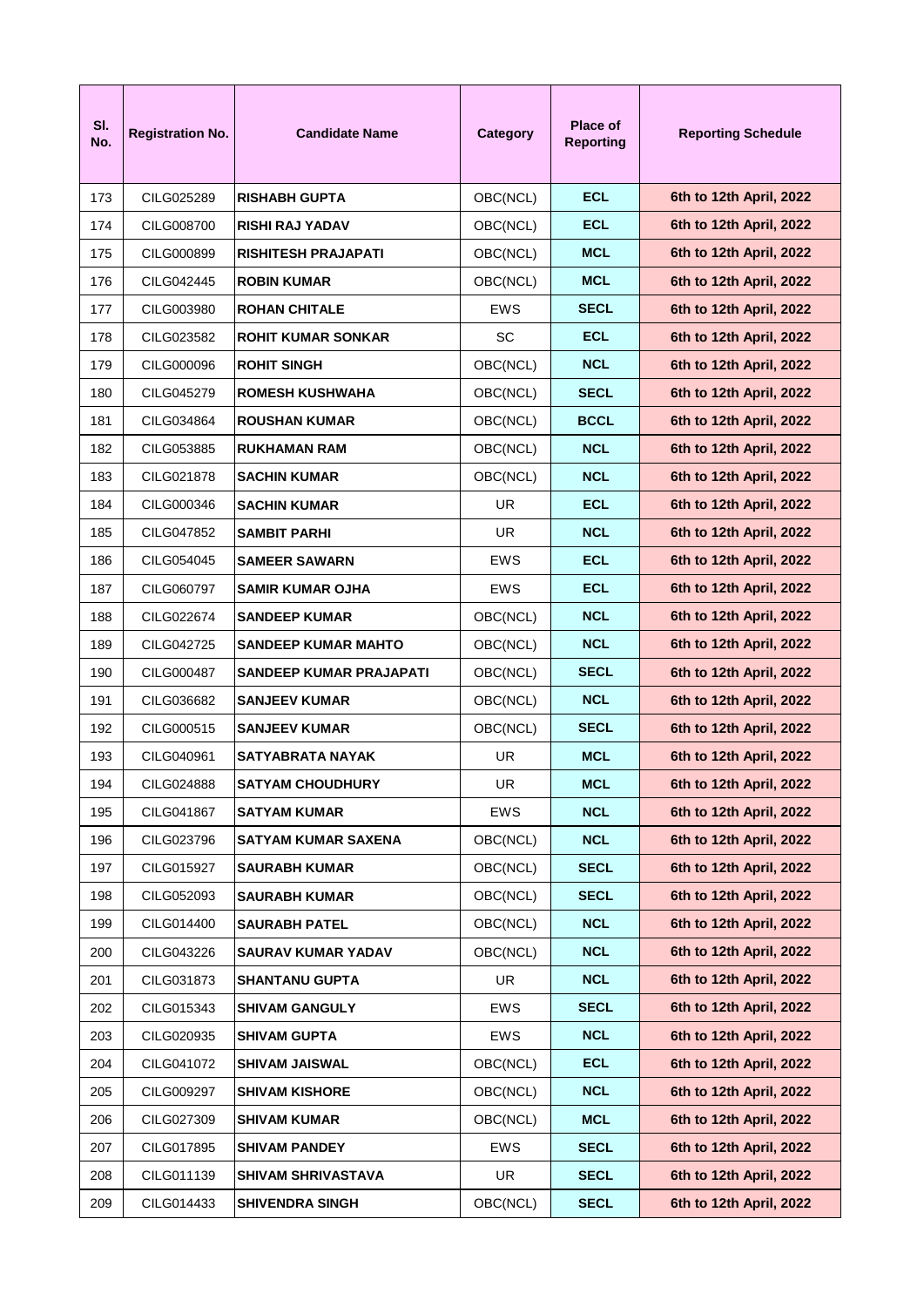| SI.<br>No. | <b>Registration No.</b> | <b>Candidate Name</b>         | Category  | <b>Place of</b><br><b>Reporting</b> | <b>Reporting Schedule</b> |
|------------|-------------------------|-------------------------------|-----------|-------------------------------------|---------------------------|
| 210        | CILG033932              | <b>SHIVRAJ KUMAR SAKET</b>    | <b>SC</b> | <b>SECL</b>                         | 6th to 12th April, 2022   |
| 211        | CILG051959              | <b>SHUBHAM GUPTA</b>          | UR.       | <b>NCL</b>                          | 6th to 12th April, 2022   |
| 212        | CILG043511              | <b>SHUBHAM GUPTA</b>          | OBC(NCL)  | <b>NCL</b>                          | 6th to 12th April, 2022   |
| 213        | CILG028391              | <b>SHUBHAM GUPTA</b>          | OBC(NCL)  | <b>ECL</b>                          | 6th to 12th April, 2022   |
| 214        | CILG000955              | <b>SHUBHAM KUMAR DAS</b>      | <b>SC</b> | <b>ECL</b>                          | 6th to 12th April, 2022   |
| 215        | CILG016929              | <b>SHUBHAM PATEL</b>          | OBC(NCL)  | <b>SECL</b>                         | 6th to 12th April, 2022   |
| 216        | CILG048963              | <b>SHUBHAM RATHORE</b>        | OBC(NCL)  | <b>SECL</b>                         | 6th to 12th April, 2022   |
| 217        | CILG000031              | <b>SHUBHAM SHARMA</b>         | EWS       | <b>SECL</b>                         | 6th to 12th April, 2022   |
| 218        | CILG000473              | <b>SIBA SANKAR SAHU</b>       | OBC(NCL)  | <b>MCL</b>                          | 6th to 12th April, 2022   |
| 219        | CILG008705              | <b>SONU KUMAR PASI</b>        | SC.       | <b>SECL</b>                         | 6th to 12th April, 2022   |
| 220        | CILG004690              | <b>SOURABH ANAND</b>          | <b>SC</b> | <b>ECL</b>                          | 6th to 12th April, 2022   |
| 221        | CILG015682              | <b>SUJEET GUPTA</b>           | OBC(NCL)  | <b>ECL</b>                          | 6th to 12th April, 2022   |
| 222        | CILG004660              | <b>SUMAN KUMAR SETHI</b>      | <b>SC</b> | <b>ECL</b>                          | 6th to 12th April, 2022   |
| 223        | CILG001652              | <b>SUMIT KUMAR</b>            | <b>SC</b> | <b>SECL</b>                         | 6th to 12th April, 2022   |
| 224        | CILG028801              | <b>SUMIT KUMAR GUPTA</b>      | OBC(NCL)  | <b>BCCL</b>                         | 6th to 12th April, 2022   |
| 225        | CILG024990              | <b>SUNIL KUMAR</b>            | ST        | <b>ECL</b>                          | 6th to 12th April, 2022   |
| 226        | CILG052962              | <b>SURAJ KUMAR VERMA</b>      | OBC(NCL)  | <b>ECL</b>                          | 6th to 12th April, 2022   |
| 227        | CILG000949              | <b>SWABHIMAN DEHARIYA</b>     | SC.       | <b>WCL</b>                          | 6th to 12th April, 2022   |
| 228        | CILG000121              | <b>SWAPNIL TRIPATHI</b>       | UR.       | <b>SECL</b>                         | 6th to 12th April, 2022   |
| 229        | CILG048979              | <b>TARANG SRIVASTAVA</b>      | UR.       | <b>NCL</b>                          | 6th to 12th April, 2022   |
| 230        | CILG025861              | TARUN TOPNANI                 | EWS       | <b>SECL</b>                         | 6th to 12th April, 2022   |
| 231        | CILG028290              | TEJ PRAKASH VISHNOLIA         | OBC(NCL)  | <b>NCL</b>                          | 6th to 12th April, 2022   |
| 232        | CILG006835              | THAKARE OM VIJAY              | OBC(NCL)  | <b>WCL</b>                          | 6th to 12th April, 2022   |
| 233        | CILG030262              | THATIPELLY SHYAM RAJ          | EWS       | <b>ECL</b>                          | 6th to 12th April, 2022   |
| 234        | CILG019631              | <b>THOTA ANIL KUMAR</b>       | OBC(NCL)  | <b>WCL</b>                          | 6th to 12th April, 2022   |
| 235        | CILG001322              | <b>TUSHAR ANIL DEOTALE</b>    | ST        | <b>ECL</b>                          | 6th to 12th April, 2022   |
| 236        | CILG025233              | <b>TUSHAR JAISWAL</b>         | OBC(NCL)  | <b>SECL</b>                         | 6th to 12th April, 2022   |
| 237        | CILG000416              | <b>UDIT NAVAL</b>             | <b>SC</b> | <b>NCL</b>                          | 6th to 12th April, 2022   |
| 238        | CILG049456              | <b>UKEY SACHIN DIGAMBAR</b>   | <b>SC</b> | <b>ECL</b>                          | 6th to 12th April, 2022   |
| 239        | CILG051356              | <b>VANSAJ RAJ</b>             | OBC(NCL)  | <b>BCCL</b>                         | 6th to 12th April, 2022   |
| 240        | CILG000041              | <b>VENUGOPAL V</b>            | EWS       | <b>SECL</b>                         | 6th to 12th April, 2022   |
| 241        | CILG000535              | <b>VIJAY SINGH</b>            | OBC(NCL)  | <b>ECL</b>                          | 6th to 12th April, 2022   |
| 242        | CILG001387              | <b>VIKASH KUMAR RAI</b>       | OBC(NCL)  | <b>NCL</b>                          | 6th to 12th April, 2022   |
| 243        | CILG035689              | <b>VIKRANT VISHAL</b>         | OBC(NCL)  | <b>NCL</b>                          | 6th to 12th April, 2022   |
| 244        | CILG004754              | <b>VINIT KUMAR</b>            | OBC(NCL)  | <b>SECL</b>                         | 6th to 12th April, 2022   |
| 245        | CILG031160              | <b>VINOD KUMAR CHANDRAKAR</b> | OBC(NCL)  | <b>SECL</b>                         | 6th to 12th April, 2022   |
| 246        | CILG009634              | <b>VIPUL KUMAR</b>            | SC.       | <b>BCCL</b>                         | 6th to 12th April, 2022   |